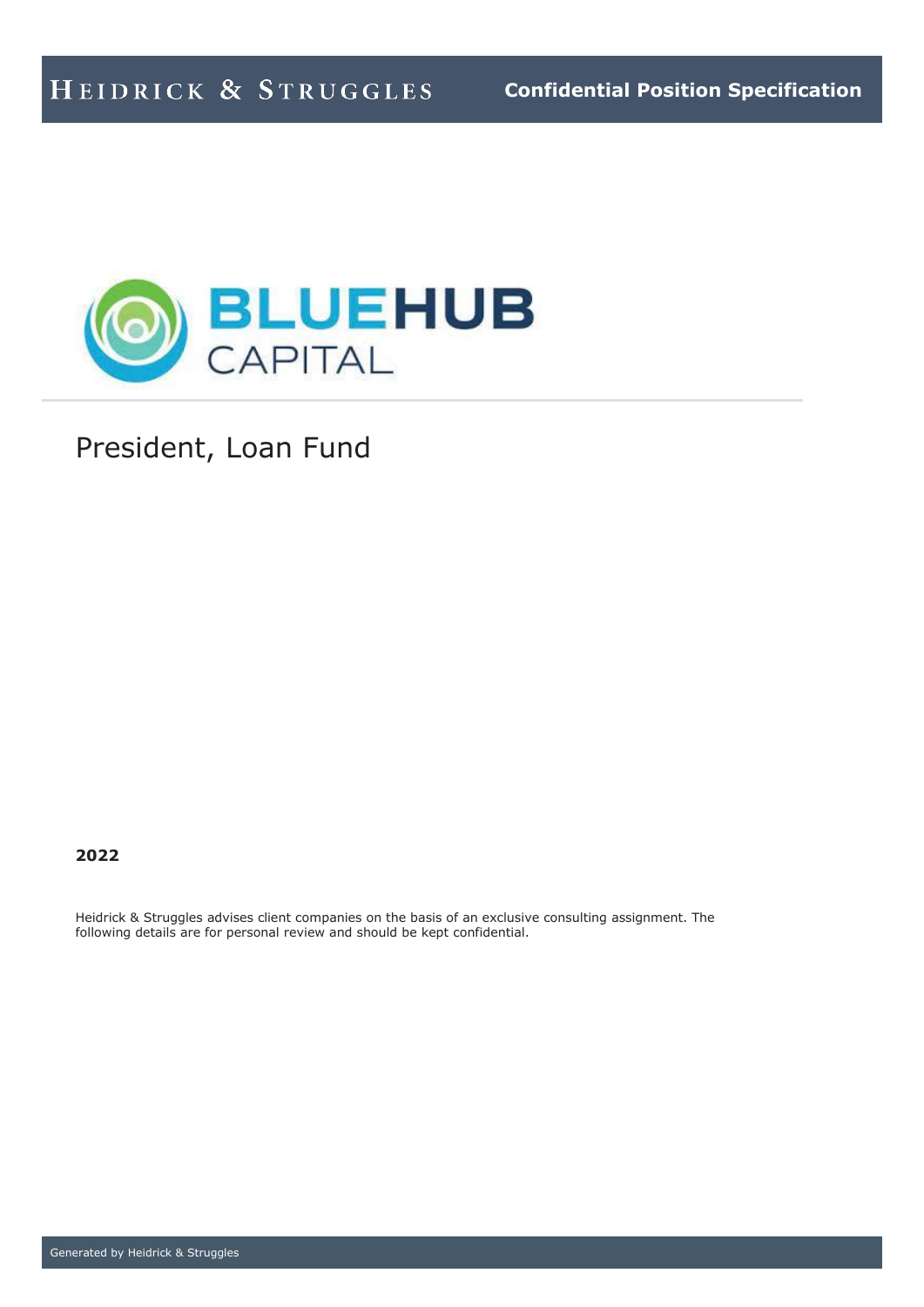# The Organization

| Organization                | BlueHub Capital is a mission-driven, nonprofit community development<br>financial institution (CDFI) focused on building healthy communities where<br>individuals and families with low-income live and work. BlueHub Capital<br>uses a broad range of innovative financial tools to connect people and<br>communities with resources and capital. One such tool is the <b>BlueHub Loan</b><br>Fund, which provides capital to high-impact community development<br>projects. BlueHub Loan Fund works with local partners to deliver vital<br>elements for healthy communities. |
|-----------------------------|---------------------------------------------------------------------------------------------------------------------------------------------------------------------------------------------------------------------------------------------------------------------------------------------------------------------------------------------------------------------------------------------------------------------------------------------------------------------------------------------------------------------------------------------------------------------------------|
| Website                     | https://bluehubcapital.org/                                                                                                                                                                                                                                                                                                                                                                                                                                                                                                                                                     |
| <b>BlueHub Capital Team</b> | The BlueHub Team                                                                                                                                                                                                                                                                                                                                                                                                                                                                                                                                                                |
| <b>BlueHub Loan Fund</b>    | What We Do                                                                                                                                                                                                                                                                                                                                                                                                                                                                                                                                                                      |
|                             | We believe everyone has a right to live in a safe and economically vibrant<br>neighborhood with affordable housing, good jobs, high-quality schools and<br>healthcare services. BlueHub Loan Fund helps connect low-income<br>communities, many of them communities of color, with flexible financing to<br>generate equitable and inclusive economic opportunity. We finance a wide<br>range of real estate-related projects, including:                                                                                                                                       |
|                             | Affordable housing, supportive housing and senior housing<br>$\bullet$<br>Early education and childcare facilities, afterschool programs and<br>$\bullet$<br>public charter schools<br>Commercial development<br>$\bullet$<br>Community health centers<br>$\bullet$<br>Community facilities<br>$\bullet$<br>Healthy food access<br>$\bullet$                                                                                                                                                                                                                                    |
|                             | <b>How We Work</b>                                                                                                                                                                                                                                                                                                                                                                                                                                                                                                                                                              |
|                             | BlueHub Loan Fund works at the intersection of opportunity and mission-<br>where our financing can bolster a project that meets the needs identified<br>by the communities it serves. We work with partners on the ground to get<br>the projects with powerful and positive benefits off the ground.                                                                                                                                                                                                                                                                            |
|                             | <b>Where We Lend</b>                                                                                                                                                                                                                                                                                                                                                                                                                                                                                                                                                            |
|                             | BlueHub Loan Fund is a national lender with investments in 22 states,<br>covering 75% of the U.S. population, and Washington, DC. In addition to<br>our core markets in New England, the East Coast and Mid-Atlantic states,<br>we work in strategic locations across the country where partners are<br>seeking additional mission-driven capital.                                                                                                                                                                                                                              |
|                             | <b>What Makes Us Different</b>                                                                                                                                                                                                                                                                                                                                                                                                                                                                                                                                                  |
|                             | As a financing partner, BlueHub Loan Fund brings a unique breadth and<br>depth of expertise. Thanks to the financial strength of BlueHub Capital, we<br>have been self-sufficient for over two decades. That means we have the<br>latitude to lend at the size, scale and complexity needed by our partners.<br>It means we are flexible and willing to think outside the box to make the<br>financing work. It also means we have the ability to invest in the<br>technology and staff we need to be effective.                                                                |
|                             | Our mission allows us to finance a broad range of projects too, from<br>permanent supportive housing in communities with a high rate of<br>unhoused individuals to start-up charter schools serving over-age and<br>under-credited high school students.                                                                                                                                                                                                                                                                                                                        |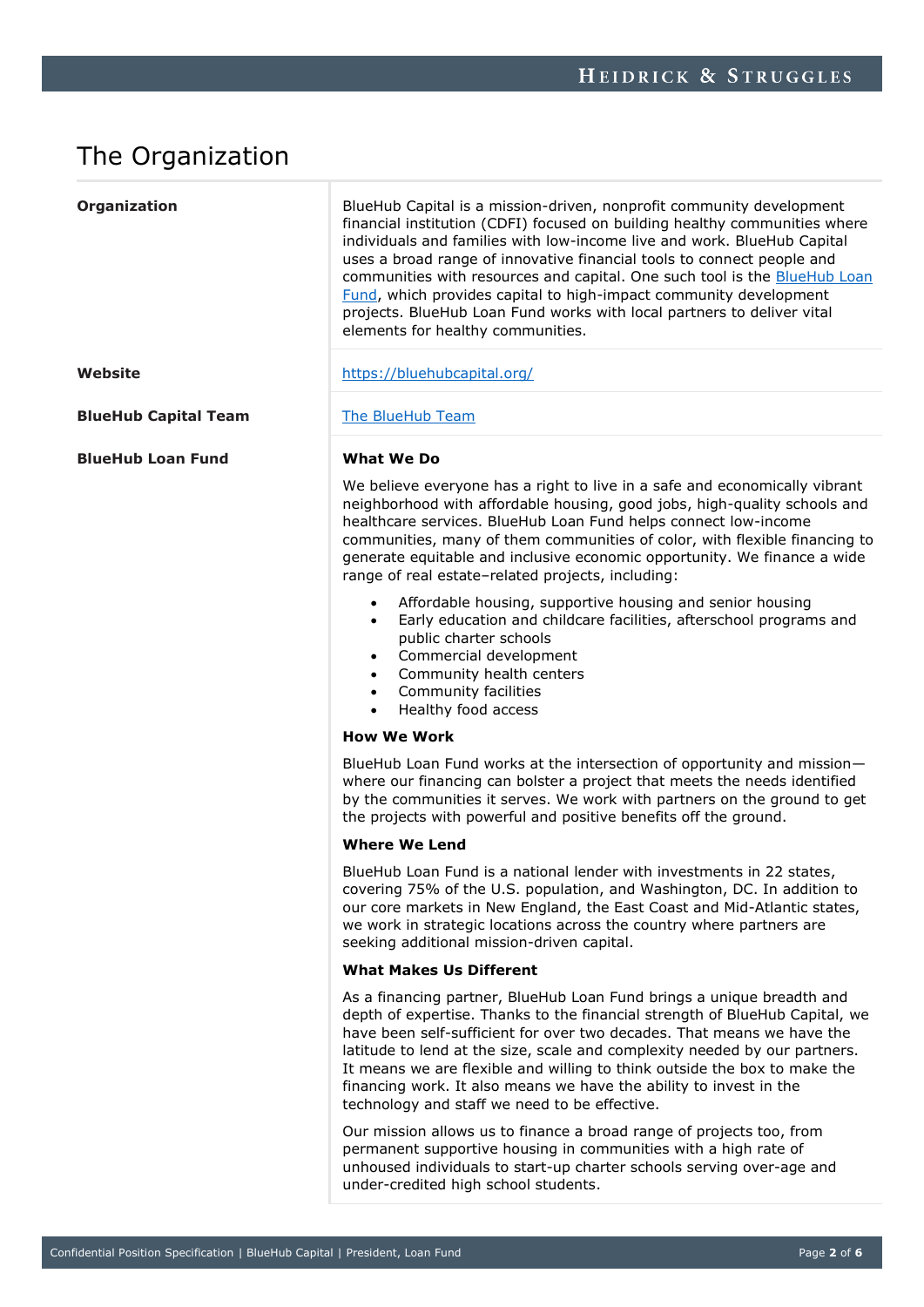# The Position

| <b>Position Title</b>   | President, Loan Fund                                                                                                                                                                                                                                                                                                                                                                                                                                                                                                                                                                                                                                                                                                                                                                      |
|-------------------------|-------------------------------------------------------------------------------------------------------------------------------------------------------------------------------------------------------------------------------------------------------------------------------------------------------------------------------------------------------------------------------------------------------------------------------------------------------------------------------------------------------------------------------------------------------------------------------------------------------------------------------------------------------------------------------------------------------------------------------------------------------------------------------------------|
| <b>Reports to</b>       | Elyse Cherry - CEO, BlueHub Capital                                                                                                                                                                                                                                                                                                                                                                                                                                                                                                                                                                                                                                                                                                                                                       |
| <b>Team</b>             | The Loan Fund President leads a team of 10.                                                                                                                                                                                                                                                                                                                                                                                                                                                                                                                                                                                                                                                                                                                                               |
| Location                | Flexible in geography with a substantial presence in Boston, MA.                                                                                                                                                                                                                                                                                                                                                                                                                                                                                                                                                                                                                                                                                                                          |
| <b>Position Summary</b> | BlueHub Capital is seeking an experienced, innovative and mission-driven<br>Loan Fund President to lead BlueHub Loan Fund into its next chapter of<br>growth and impact. As a key member of BlueHub Capital's senior<br>management team, the Loan Fund President will oversee the community<br>development lending activities of BlueHub Capital and contribute to the<br>broader strategic direction of BlueHub Capital. Centering a commitment to<br>communities with low incomes, the President will lead the Loan Fund with<br>responsibility for new business development, loan originations, credit<br>quality, portfolio management, measuring and communicating impact,<br>financial self-sufficiency, innovative loan products and programs,<br>partnerships and capitalization. |
|                         | Moreover, the President will serve as a strong leader and manager of a<br>skilled team bringing sound business sense, judgment and discretion. The<br>President will be an excellent communicator with the ability to navigate<br>within a culture of deep commitment to mission, high performance<br>standards for professional excellence, respect for the importance of each<br>individual on the team, collaboration with community development<br>partners (borrowers, lenders, funders, etc.), and a dedication to BlueHub's<br>internal and external goals related to inclusive excellence.                                                                                                                                                                                        |
| <b>Responsibilities</b> | The President has many duties and functions aligned with the following<br>four primary categories:                                                                                                                                                                                                                                                                                                                                                                                                                                                                                                                                                                                                                                                                                        |
|                         | 1. Lending Oversight<br>Oversee lending team to identify, underwrite, close and manage<br>high-impact community development loans for affordable housing,<br>community facilities and commercial real estate.<br>Structure new loans to optimize community development finance<br>value and overall portfolio risk.<br>Develop and maintain underwriting standards; mentor loan officers<br>$\bullet$<br>in each stage of the underwriting process; improve underwriting<br>process to enhance efficiency while promoting quality and<br>flexibility.<br>Supervise monitoring of loan portfolio, including preservation of<br>$\bullet$<br>credit quality and reporting to key stakeholders such as the Loan<br>Committee, Senior Management Team and Board of Directors.                 |
|                         | 2. Drive Mission and Strategic Planning<br>Develop and implement mission-appropriate strategies to promote<br>$\bullet$<br>Loan Fund growth consistent with BlueHub's overall goals and<br>direction.<br>Together with CFO, track Loan Fund budgets and projected<br>$\bullet$<br>liquidity; set new loan targets and generate financial projections.<br>Identify potential new funders, lending partners and customers.<br>$\bullet$<br>Initiate and lead the development of innovative financing<br>structures and products to serve low-income communities.                                                                                                                                                                                                                            |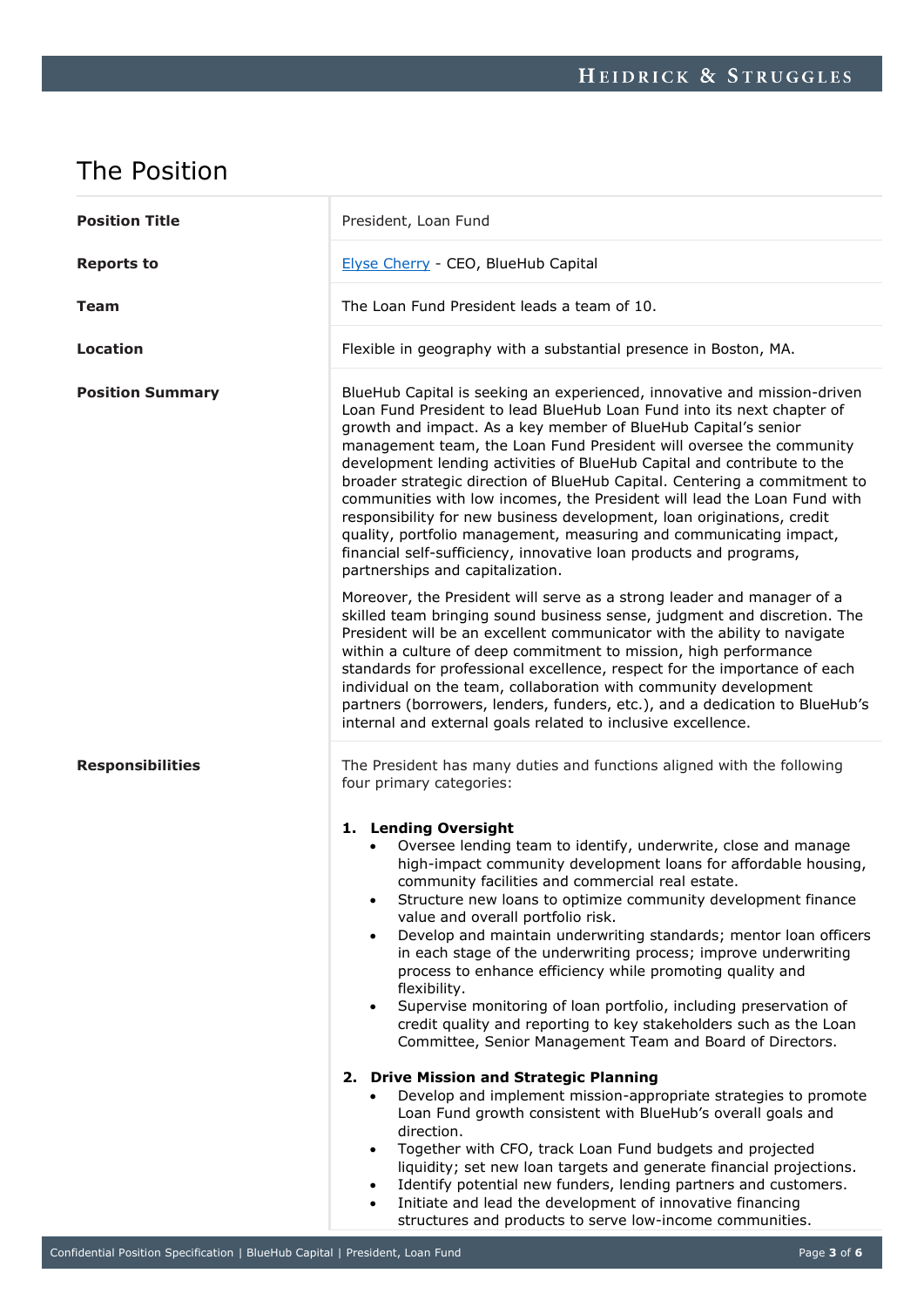# The Position

| Develop referral networks for uncovering new lending opportunities   |
|----------------------------------------------------------------------|
| and lead competitive federal grant applications to help fund lending |
| activity.                                                            |

- Source new capital to underwrite risk of new products and expand capacity through innovative accessing of secondary and capital markets.
- Work with SVP of Learning & Impact Management to measure meaningful and positive impact of lending activity, and to support related reporting.

#### **3. Senior Management Team**

- Serve as an active member of BlueHub Capital's Senior Management Team, contributing to and taking responsibility for the success of BlueHub Capital as a whole.
- Coordinate business activity with Finance, Investor Relations, Communications, and members of senior management.

#### **4. Talent Development**

- Exercise managerial discretion in the supervision, direction, development of and succession planning for the Loan Fund staff.
- In coordination with HR, empower supervisors to coach and mentor their direct reports on career development.
- Conduct performance appraisals, make related pay and promotion recommendations, and define and fill new or open positions.

# The Person

| <b>Pivotal Experience &amp; Expertise</b> | If you are interested in this position and have some core<br>qualifications, please apply even if you do not meet all the job<br>criteria. We welcome all interested applicants.                                                                                                                        |
|-------------------------------------------|---------------------------------------------------------------------------------------------------------------------------------------------------------------------------------------------------------------------------------------------------------------------------------------------------------|
|                                           | <b>Passion for Mission.</b> Passion for working to improve outcomes for<br>communities with low incomes through community development finance. A<br>creative thinker who can ideate and innovate; ideally with a combination of<br>experience in the private, public, and nonprofit sectors.            |
|                                           | Lending Acumen. Ability to manage community development finance<br>team, portfolio and projects that would include complex loan transactions.                                                                                                                                                           |
|                                           | <b>Management and Leadership.</b> Ability to lead and manage diverse teams<br>of junior and experienced professionals and to design and implement<br>strategy to guide the Loan Fund and contribute to the broader direction of<br>BlueHub Capital.                                                     |
|                                           | Communication/Interpersonal Skills. Skilled communicator with the<br>ability to inspire and build trust amongst diverse stakeholders, both<br>internal and external. Exceptional written and oral communication skills,<br>including the ability to speak in public settings to a variety of audiences. |
| <b>Culture Impact</b>                     | <b>Entrepreneurial and Innovative Approach:</b> A leader who is hands-on<br>and able to seamlessly move between guiding the strategic and<br>operational needs of an organization's present and future state. An interest                                                                               |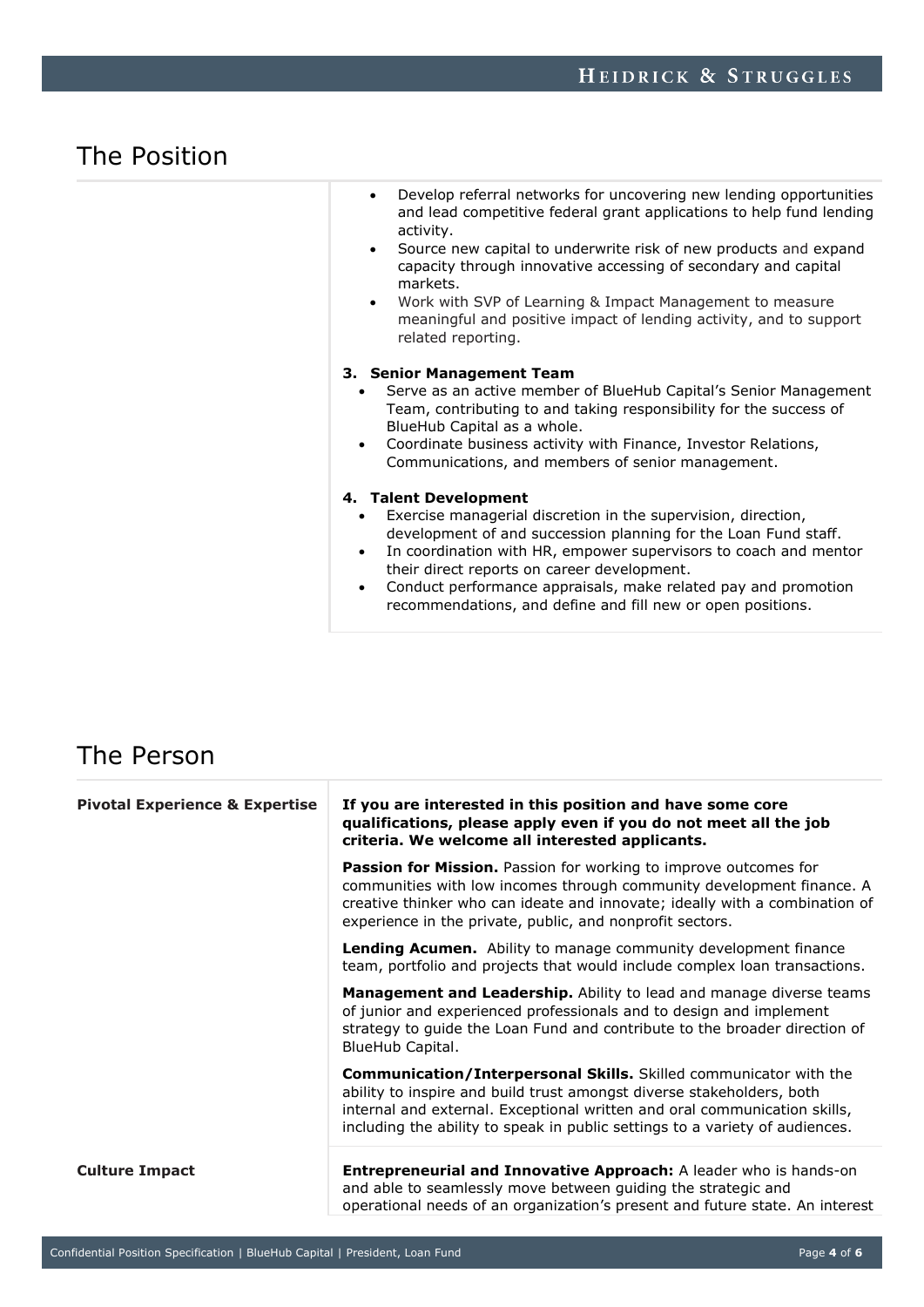and desire to roll up one's sleeves and help take an organization to the next level.

**Presence and Credibility:** An individual who is authentic, adaptable and able to inspire trust among various stakeholders; who brings confidence stemming from deep experience.

**High EQ and Relationship Builder:** An individual who is able to quickly build relationships of trust with others, who can effectively and collaboratively work with a range of individuals, and who can use their expertise to devise approaches and strategies for driving impact.

#### **Nomination/Application Information**

Nominations and Applications can be directed to the H&S Engagement Team at: [BlueHubLoanFundPresident@heidrick.com](mailto:BlueHubLoanFundPresident@heidrick.com)